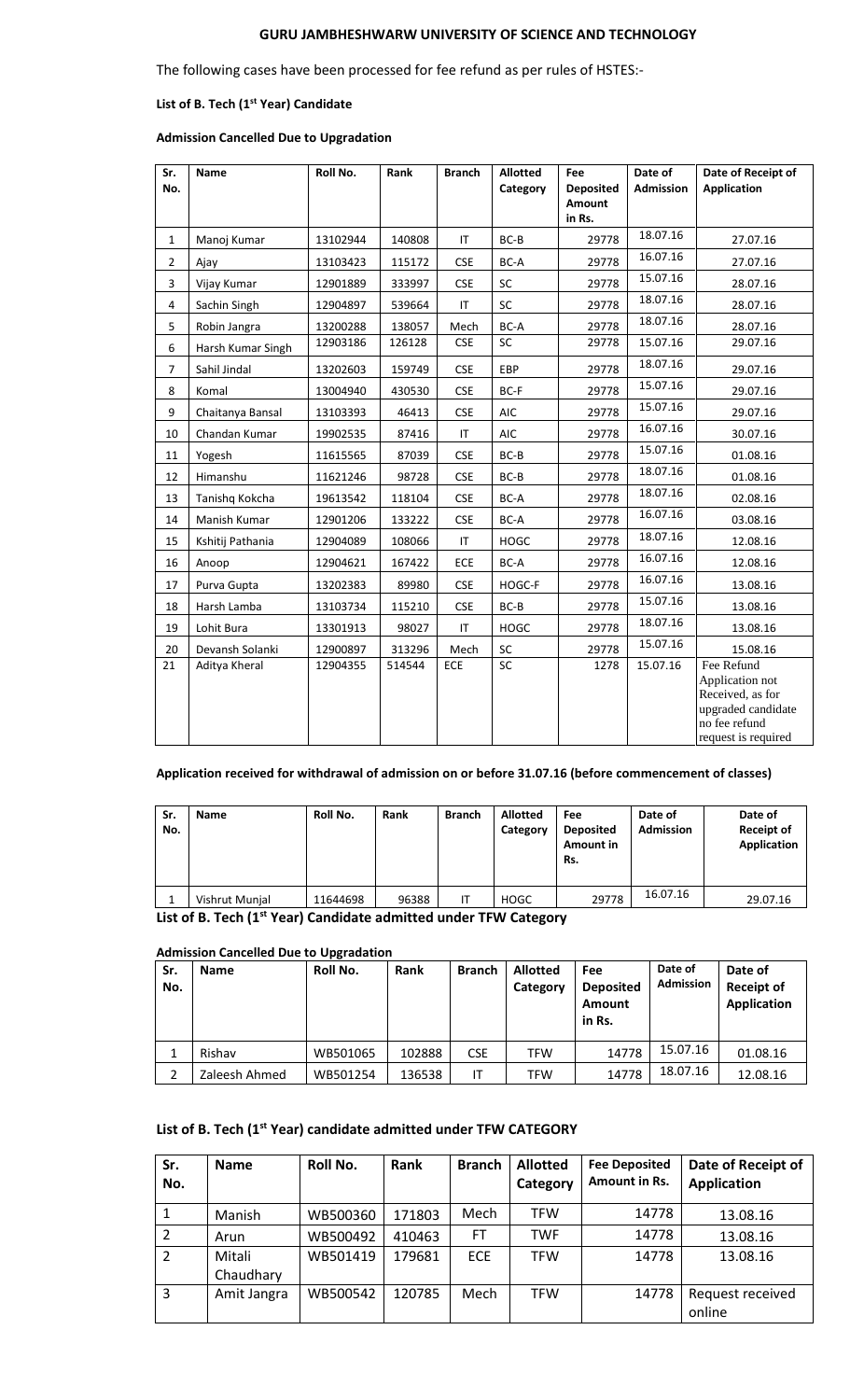# **List of B. Tech (1st Year) Candidate**

|                                                                                           | Amount in<br>Rs.                             | of Application       |
|-------------------------------------------------------------------------------------------|----------------------------------------------|----------------------|
| FT.<br>Shubham Kumar<br>11608446<br>416965<br>$\mathbf{1}$                                | 29778<br>BC-A                                | 02.08.16             |
| $\overline{2}$<br><b>CSE</b><br><b>Komal Mittal</b><br>13302723<br>95541                  | AIC-F<br>29778                               | 02.08.16             |
| 3<br>Kashish Khunger<br>13202501<br>165438<br>$\mathsf{I}\mathsf{T}$                      | HOGC - F<br>29778                            | 02.08.16             |
| $\overline{4}$<br>Akash Kumar<br><b>CSE</b><br>11620498<br>63588                          | <b>AIC</b><br>29778                          | 02.08.16             |
| 5<br>Ravi khatri<br><b>PKG</b><br>11603005<br>372717                                      | HOGC-<br>29778<br>ESM-3                      | 02.08.16             |
| <b>PKG</b><br>6<br>212655<br>Sumit Kathuria<br>12904861                                   | 29778<br><b>HOGC</b>                         | 02.08.16             |
| $\overline{7}$<br>ECE<br>Akshit<br>353951<br>11644325                                     | EBP<br>29778                                 | 03.08.16             |
| 8<br>Raghav Gupta<br>13200678<br>99754<br>Mech                                            | <b>HOGC</b><br>29778                         | 04.08.16             |
| 9<br>ECE<br>Chirag Chauhan<br>13104088<br>186973                                          | BC<br>29778                                  | 05.08.16             |
| Siddharth<br>10<br>19616684<br>104868<br>Mech                                             | <b>HOGC</b><br>29778                         | 05.08.16             |
| 11<br>Rishab<br>ECE<br>13103475<br>287509                                                 | EBP<br>29778                                 | 08.08.16             |
| Aaush Kumar<br><b>CSE</b><br>12<br>11006869<br>64481                                      | 29778<br><b>AIC</b>                          | 08.08.16             |
| SC<br>13<br>Mahesh Saroha<br>11634794<br>399631<br>ECE                                    | 29778                                        | 09.08.16             |
| <b>CSE</b><br>14<br>Kaushalendera<br>70886<br>11107276<br>Kumar                           | <b>AIC</b><br>29778                          | 09.08.16             |
| 13100312<br><b>CSE</b><br>15<br>Vipul Verma<br>149209                                     | BC-A<br>29778                                | 10.08.16             |
| 16<br>ECE<br>Mohit Aggarwal<br>12900938<br>333124                                         | EBP<br>29778                                 | 10.08.16             |
| Jatin Yadav<br>17<br>13201405<br>152245<br><b>CSE</b>                                     | <b>BC</b><br>29778                           | 11.08.16             |
| 18<br><b>CSE</b><br>13101075<br>82820<br>Naman Mittal                                     | <b>HOGC</b><br>29778                         | 11.08.16             |
| 19<br>Arpit Mishra<br>11636873<br>117318<br>IT                                            | <b>HOGC</b><br>29778                         | 11.08.16             |
| 20<br>Praveen<br>12900563<br>84590<br>Mech<br>Bhardwaj                                    | <b>HOGC</b><br>29778                         | 11.08.16             |
| 12903170<br>117352<br>ECE<br>21<br><b>Bhagat Singh</b>                                    | <b>HOGC</b><br>29778                         | 11.08.16             |
| 22<br>Akash Attri<br>256226<br>12904014<br>$\mathsf{I}\mathsf{T}$                         | EBP<br>29778                                 | 11.08.16             |
| 23<br>274021<br>IT<br>72900315<br>Raj Mishra                                              | EBP<br>29778                                 | 12.08.16             |
| 24<br>173012<br>PTG<br>Anmol Singh<br>13102141                                            | 29778<br>AIC                                 | 12.08.16             |
| 25<br>Puja Punia<br>11652339<br>155017<br>ECE                                             | AIC-F<br>29778                               | 12.08.16             |
| 26<br>FT.<br>Prachi Tyagi<br>13300766<br>413820                                           | HOGC-F<br>29778                              | 12.08.16             |
| 27<br>Amandeep<br>PTG<br>SC<br>13004903<br>889252                                         | 1278                                         | 12.08.16             |
| Nitin Kumar<br>28<br>106514<br>Mech<br>12902260<br>Bansal                                 | <b>HOGC</b><br>29778                         | 12.08.16             |
| Shubham Singh<br>12904514<br>29<br>66772<br><b>CSE</b>                                    | <b>AIC</b><br>29778                          | 12.08.16             |
| <b>CSE</b><br>30<br>71744<br>Nitin Raj Singh<br>15702164                                  | <b>HOGC</b><br>29778                         | 12.08.16             |
| Sahil Dahiya<br>31<br>12900954<br>564506<br>$\mathsf{I}\mathsf{T}$                        | <b>SC</b><br>29778                           | 12.08.16             |
| 32<br>Pooja Kuamari<br>19203685<br>38645<br><b>BME</b><br>Jha                             | AIC-F<br>29778                               | 13.08.16             |
| ECE<br>33<br>Mehak Gora<br>12900883<br>161951                                             | HOGC-F<br>29778                              | 13.08.16             |
| Muskan Gandhi<br>13202590<br>83101<br><b>CSE</b><br>34                                    | AIC-F<br>29778                               | 13.08.16             |
| Mech<br>35<br>Gorav Goyal<br>19600317<br>64331                                            | <b>AIC</b><br>29778                          | 13.08.16             |
| 36<br>Anikate<br>13301646<br>311230<br>Mech                                               | <b>SC</b><br>29778                           | 13.08.16             |
| 37<br>Manish<br>13202298<br>79424<br>ECE                                                  | <b>AIC</b><br>29778                          | 13.08.16             |
| 13001702<br>Mech<br>38<br>Ajay Kumar<br>117601                                            | $BC-B$<br>29778                              | 13.08.16             |
| Vaibhav<br>13101289<br>74723<br><b>CSE</b><br>39                                          | <b>HOGC</b><br>29778                         | 13.08.16             |
| ECE<br>40<br>Shabham Goel<br>12904310<br>123021                                           | <b>HOGC</b><br>29778                         | 13.08.16             |
| Vivek Suri<br>13100871<br>362387<br><b>CSE</b><br>41                                      | SC<br>29778                                  | 13.08.16             |
| 42<br>Jitender kumar<br>ECE<br>12904200<br>470652                                         | SC<br>29778                                  | 14.08.16             |
| 12900170<br>43<br>Abhishek Khatri<br>98759<br>Mech<br>Harshal Hooda<br>73000697           | <b>HOGC</b><br>29778                         | 14.08.16             |
| 86400<br>ECE<br>44                                                                        | <b>AIC</b><br>29778                          | 14.08.16             |
| PTG<br>45<br>12903757<br>778934<br>Pawan                                                  | SC<br>1278                                   | 14.08.16             |
| 13201562<br>147095<br><b>CSE</b><br>46<br>Vivek<br>Vardan Sharma<br>ECE<br>47<br>11208434 | BC<br>29778                                  | 14.08.16             |
| 122781<br>PTG<br>48<br>12901646<br>248937                                                 | <b>HOGC</b><br>29778<br><b>HOGC</b><br>29778 | 14.08.16<br>14.08.16 |
| Aditya Aggerwal<br>49<br>Lakshay<br>13301121<br>152447<br>Mech                            | BC<br>29778                                  | 14.08.16             |
| 50<br>Saurav Tewatia<br>12901140<br>58186<br><b>CSE</b>                                   | <b>AIC</b><br>29778                          | 14.08.16             |